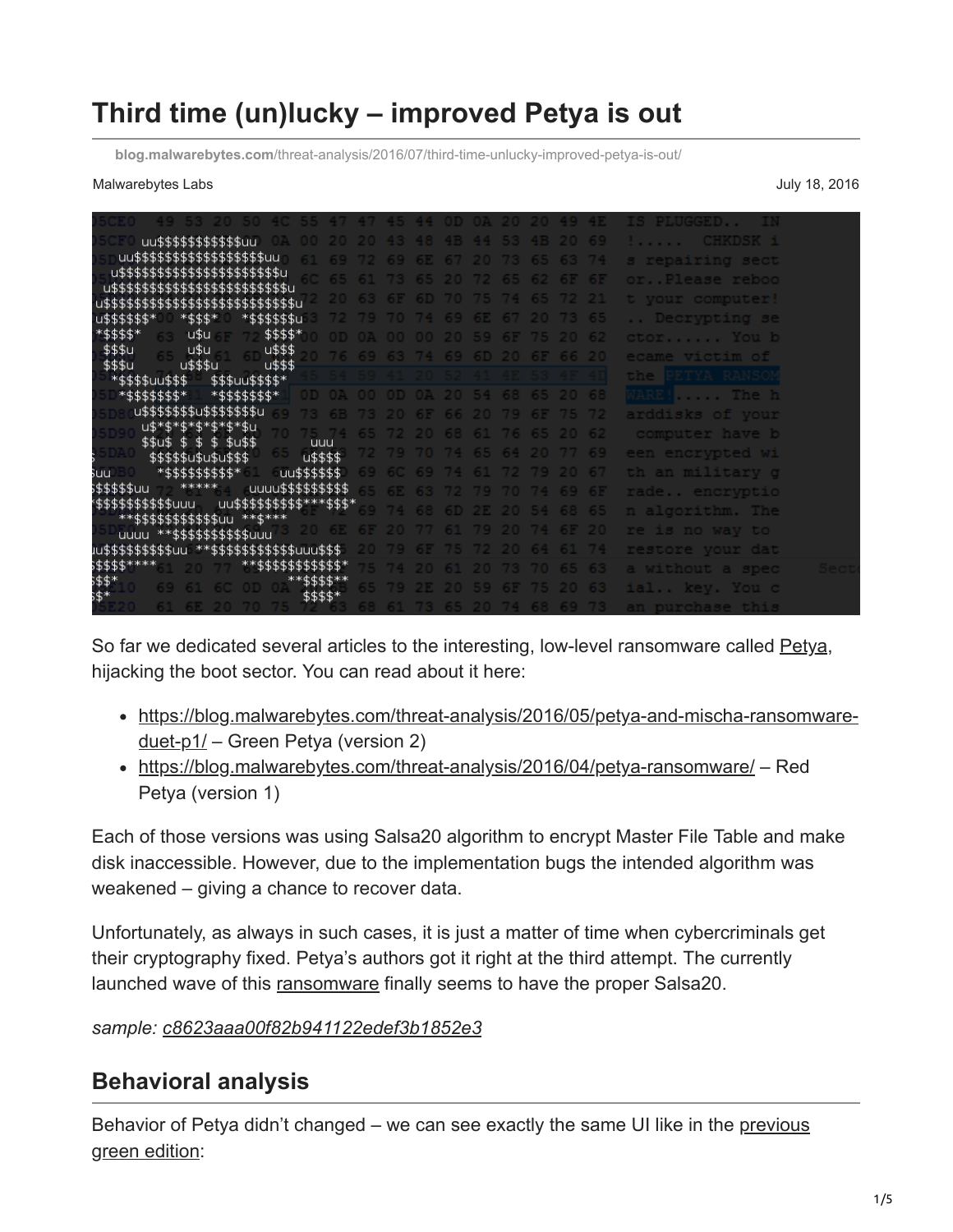

## **Inside**

Let's take a look at differences in the code. Using BinDiff we can spot, that not many functions have changed. However, those that were giving weak points to the previous edition are modified.

| 0.95 | 0.991          | $G$ ------ 0000844E  | icheck kev       | 10000844E | -<br>$\overline{\phantom{a}}$<br>check kev |
|------|----------------|----------------------|------------------|-----------|--------------------------------------------|
| 0.66 | 0.95           | $-I - E - 000098227$ | s20 littleendian | 0000984E  | sub 984E 74                                |
| 0.65 | $0.90^{\circ}$ | $-I - E - 00008AAC$  | reboot disk      | 00008ADA  | sub 8ADA 51                                |

### **Salsa20**

First of all, let's take a look the function **s20\_littleendian** that was causing the major bug in the last release. Due to it's invalid implementation, only 8 out of 16 characters of the key were meaningful and brutforcing the key was easier (working solution has been implemented [by procrash\). Detailed explanation of this bug you can find in the updated post about the](https://blog.malwarebytes.com/threat-analysis/2016/05/petya-and-mischa-ransomware-duet-p1/) previous Petya – under the section "New Petya, new bug".

On the left – you can see the implementation of the buggy function (from the previous edition). On the right – current, fixed implementation: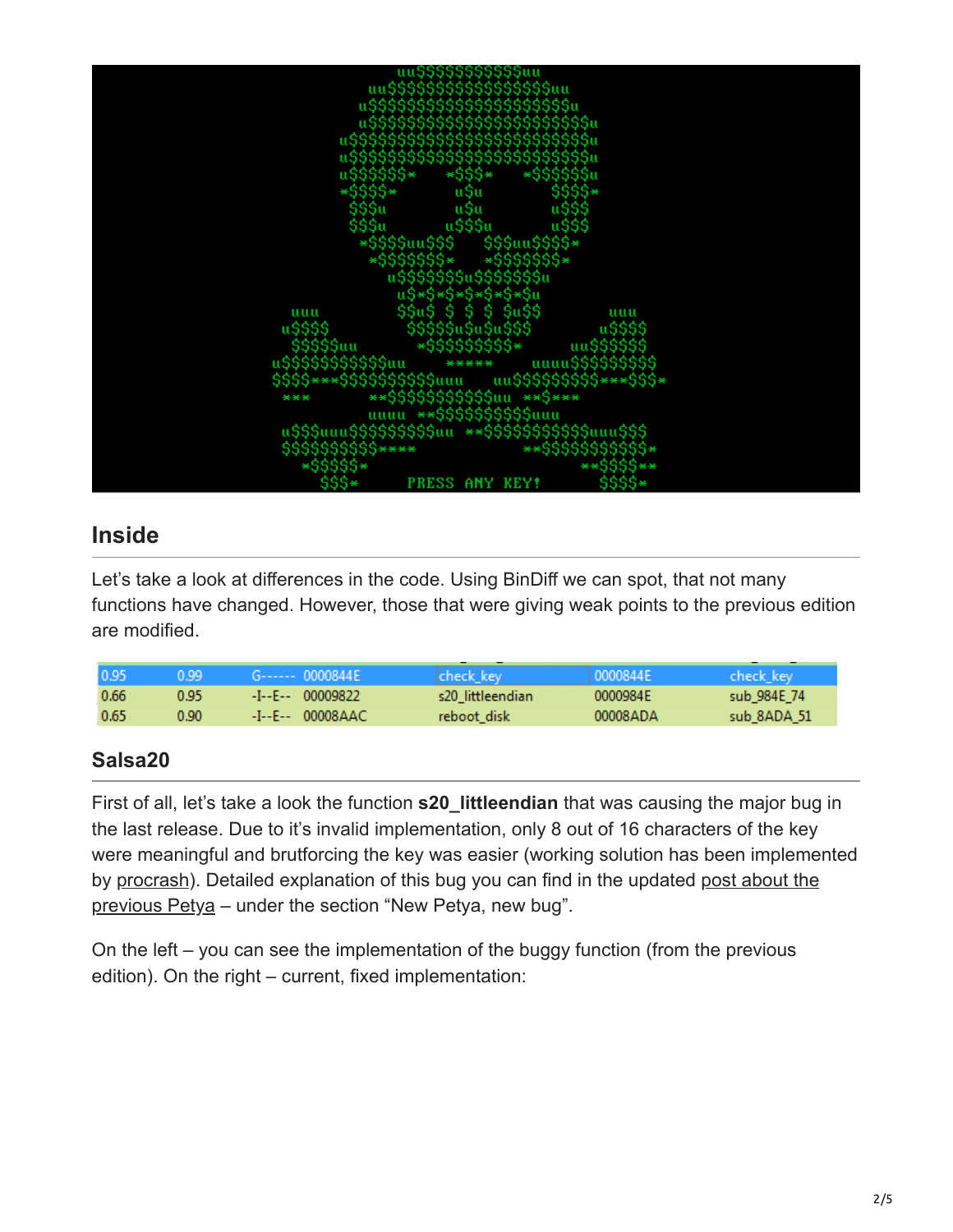|  | sub 984E 0000984E |
|--|-------------------|
|  | secondary         |

#### 00009822  ${\tt s20\_littleendian}$ 00009822 push // s20 littleendian bp  $b2$  bp,  $b2$  sp 00009823  $m$ ov 00009825 push  $b2$  si 00009825 push<br>00009829 sub<br>00009829 sub b2 si, b2 ss:  $\left[\text{sitarg}_0\right]$ bl al, bl al bl ah, bl ds: [sp+1] 0000982E mov bl cl, bl ds: [si] 00009830 sub bl ch, bl ch 00009832 add  $b2$  ax,  $b2$  cx 00009834 cwd 00009835 pop<br>00009836 leave<br>00009837 retn b<sub>2</sub> si

| 0000984E        | sub 984E   |                   |                         |  |
|-----------------|------------|-------------------|-------------------------|--|
| 0000984E        | push b2 bp |                   |                         |  |
| 0000984F        | mov        | b2 bp, b2 sp      |                         |  |
| 00009851        | push       | b2 si             |                         |  |
| 00009852        | mov        |                   | b2 si, b2 ss: si+arg 0] |  |
| 00009855        | sub.       | bl ah, bl ah      |                         |  |
| 00009857        | mov        |                   | bl al, bl ds: sp+2)     |  |
| 0000985A        | sh1        |                   | b2 ax, b1 0x10          |  |
| 0000985D        | cwd        |                   |                         |  |
| 0000985E        | mov        | b2 cx, b2 ax      |                         |  |
| 00009860        | mov        |                   | bl ah, bl ds: [sp+1]    |  |
| 00009863        | sub        | bl al, bl al      |                         |  |
| 00009865        | mov        | b2 bx, b2 dx      |                         |  |
| 00009867        | cwd        |                   |                         |  |
| 00009868        | add        | b2ax, b2cx        |                         |  |
| 0000986A        | adc.       | $b2 dx$ , $b2 bx$ |                         |  |
| 0000986C        | mov        | b2 cx, b2 ax      |                         |  |
| 0000986E        | mov        |                   | bl ah, bl ds: [sp+3]    |  |
| 00009871        | shl        |                   | bl ah, bl 0x10          |  |
| 00009874        | sub        | bl al, bl al      |                         |  |
| 00009876        | mov        | b2 bx, b2 dx      |                         |  |
| 00009878        | cwd        |                   |                         |  |
| 00009879        | bba        | b2 ax, b2 cx      |                         |  |
| 0000987B        | adc        | $b2 dx$ , $b2 bx$ |                         |  |
| 0000987D        | mov:       |                   | bl cl, bl ds: si        |  |
| <b>DDDD987F</b> | sub        | bl ch, bl ch      |                         |  |
| 00009881        | bbs        | b2 ax, b2 cx      |                         |  |
| 00009883        | adc        | b2 dx, b1 0       |                         |  |
| 00009886        | pop        | b2 si             |                         |  |
| 00009887        | leave.     |                   |                         |  |
| 00009888        | retn       |                   |                         |  |

### **Explanation**

00009822 s20\_littleendian primary

The old implementation was truncated – it didn't used 32 bit values as it should – only added a sign bit expansion to the 16 bit value:

```
static int16_t s20_littleendian(uint8_t *b)
{
  return b[0] +
         (b[1] \leq 8);}
```
Now, authors got the proper implementation, using 32 bits. So, the last bug in Salsa20 got finally fixed, making implementation complete.

### **Key**

In the first (red) version of Petya authors used 32 byte long Salsa key – that was, however, generated from the 16 byte long key, using a custom function to pre-process it and extend.

In the second – green edition, they gave up this idea and applied the original 16 byte long key, without any modification.

This time, they changed mind and went back to the first solution of using 32 byte long key, yet with some improvements. Again we can see *expand32* in the code (instead of *expand16* known from the previous edition):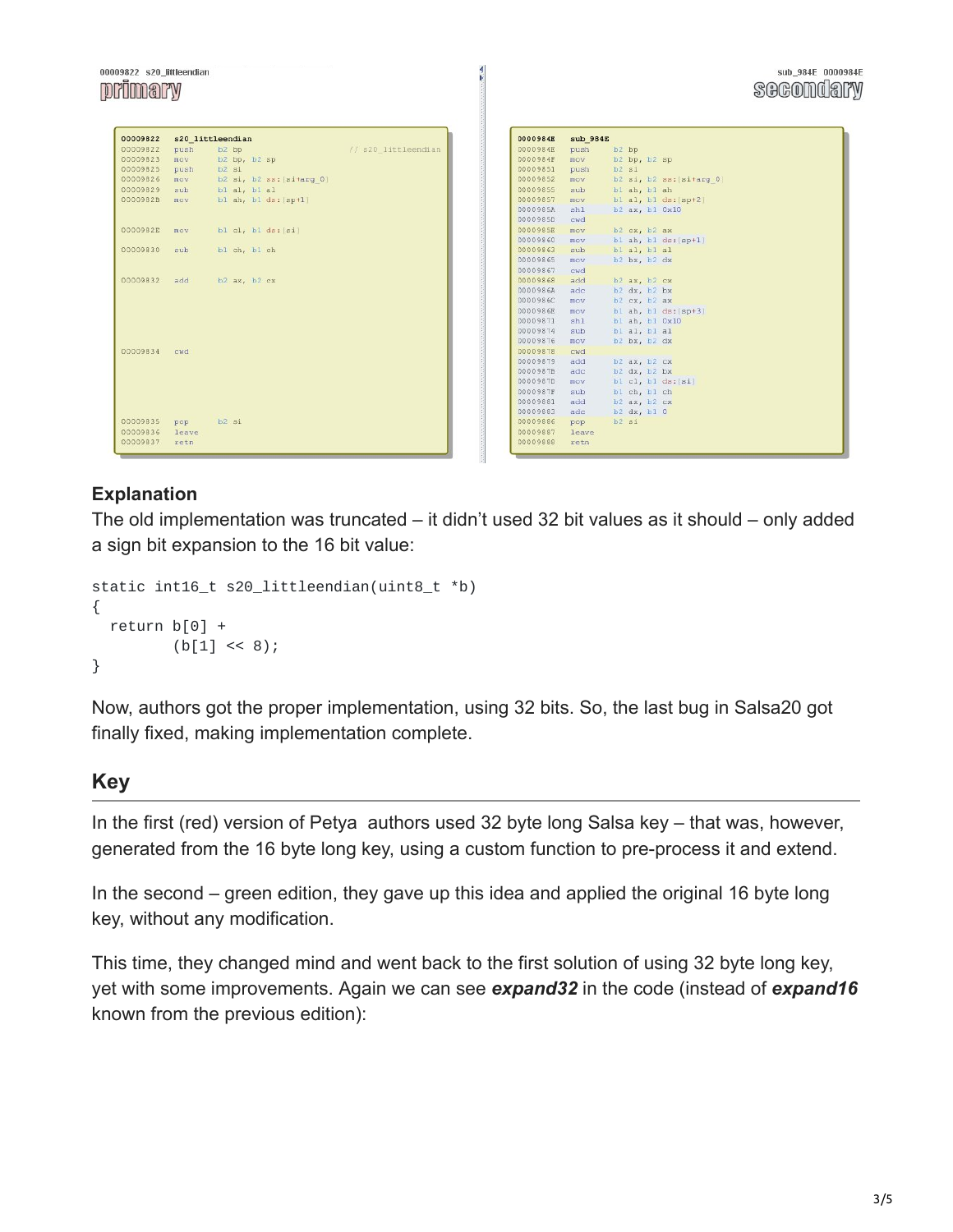| 00009936 | enter | 16h, 0                                     |
|----------|-------|--------------------------------------------|
| 0000993A | push  | di                                         |
| 0000993B | push  | si                                         |
| 0000993C | mov   | *×'<br>[bp+var_11], 78h                    |
| 00009940 | mov   | 'p'<br>[bp+var_10], 70h                    |
| 00009944 | mov   | [bp+var_F], $61h$ ;<br>tat                 |
| 00009948 | mov   | 'n'<br>$[bp+var_E]$ , $6Eh$ ;              |
| 0000994C | mov   | ۰۵'<br>64h<br>[bp+var_D],<br>$\frac{1}{3}$ |
| 00009950 | mov   | 131<br>[bp+var B], 33h<br>÷                |
| 00009954 | mou   | $\cdot$ 2 $\cdot$<br>[bp+var A], 32h<br>п  |
| 00009958 | mov   | $-1$<br>[bp+var_9], 2Dh<br>ţ               |
| 0000995C | mov   | 'b'<br>[bp+var_8], 62h<br>ţ                |
| 00009960 | mov   | it y t<br>ţ.<br>[bp+var_7], 79h            |
| 00009964 | mov   | 't'<br>[bp+var_6], 74h<br>ţ                |
| 00009968 | mov   | <b>al, 65h</b> ; 'e                        |
| 0000996A | mov   | [bp+var_12], al                            |
| 0000996D | mov   | [bp+var 5], al                             |
| 00009970 | mov   | al, 20h ;                                  |
| 00009972 | mov   | [bp+var C],<br>al                          |
| 00009975 | mov   | [bp+var 4],<br>al                          |
| 00009978 | mov   | $[$ bp+var $_3]$ ,<br>'k'<br>6Bh<br>t      |
| 0000997C | xor   | di, di                                     |
|          |       |                                            |

When the victim insert the key for the verification, before using it as a Salsa20 key, it is preprocessed by a new algorithm (more complex than in case of Red Petya):



## **Conclusion**

New edition shows that the project is reaching maturity – however, as we can read on the associated onion page – it is still a beta version and we can expect that it will keep evolving. Below – fragment of Petya's RaaS website: